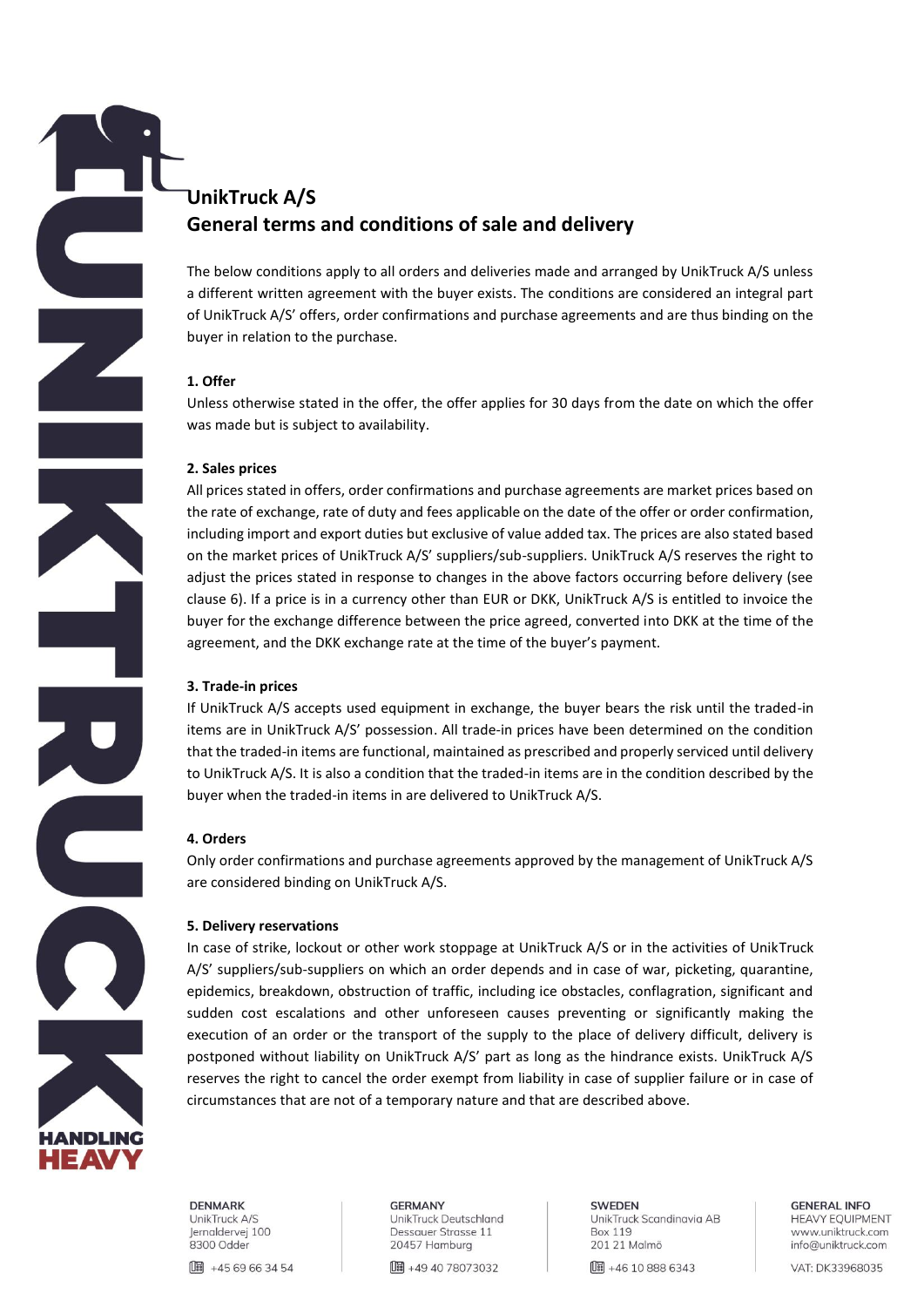### **6. Delivery**

The delivery times stated are counted from that time on which the final order is received and all information necessary to perform delivery has been communicated to UnikTruck A/S. Delivery is Ex Works at UnikTruck A/S' address in Odder or Ringsted, Denmark, or Hamburg, Germany, according to Incoterms 2020. UnikTruck A/S assumes no liability for loss due to late delivery, and the buyer may therefore not claim damages in case of late delivery.

#### **7. Payment**

If no other agreement exists, payment must be on delivery. If the buyer cannot accept delivery at the time agreed, the purchase price is nevertheless falling due when the supply is reported ready for delivery. In case of non-payment, UnikTruck A/S is entitled to terminate the agreement without notice and claim damages for UnikTruck A/S' loss.

#### **8. Interest in case of late payment**

In case of payment after the due date/date of delivery or an agreed 'final day for payment', 1.5 % interest is charged per month as from the due date/date of delivery until payment is made.

#### **9. Cash sale**

As stated in clause 7, delivery is subject to cash payment on delivery unless otherwise agreed. An agreement on a brief extension of payment of the purchase price or part thereof does mean that the purchase is considered as if a credit agreement has been concluded.

#### **10. Retention of ownership**

UnikTruck A/S retains ownership of the items, and the right of ownership of the items will remain with UnikTruck A/S until payment of the entire purchase price including any interest and costs accrued. Until payment of the entire purchase price, the buyer is not entitled to rent out, pledge or in any other way deal with the items sold. If the purchase price is not paid when due, UnikTruck A/S is entitled to retake possession of the items via the bailiff court. If valid retention of ownership requires registration in a public register, the buyer must assist in such registration in good faith before or in connection with delivery, and the buyer must pay all costs relating to such registration.

#### **11. Set-off**

The buyer is not entitled to set off against any counterclaims that have not been accepted by UnikTruck A/S.

#### **12. Defects and complaints**

- (1) The buyer must inspect the items delivered immediately on delivery.
- (2) Complaints of visible defects must be made immediately and in writing to UnikTruck A/S and not later than on the fifth working day after delivery.
- (3) According to UnikTruck A/S' discretion, any defects in the items delivered will be remedied through repair or corrected through a replacement delivery. The order may not be cancelled due to defects.
- (4) The buyer has been informed that the equipment bought may have been used prior to the purchase. If the equipment bought has been used, there may be parts and common wearing parts that need replacement. As such equipment has been used, UnikTruck A/S cannot